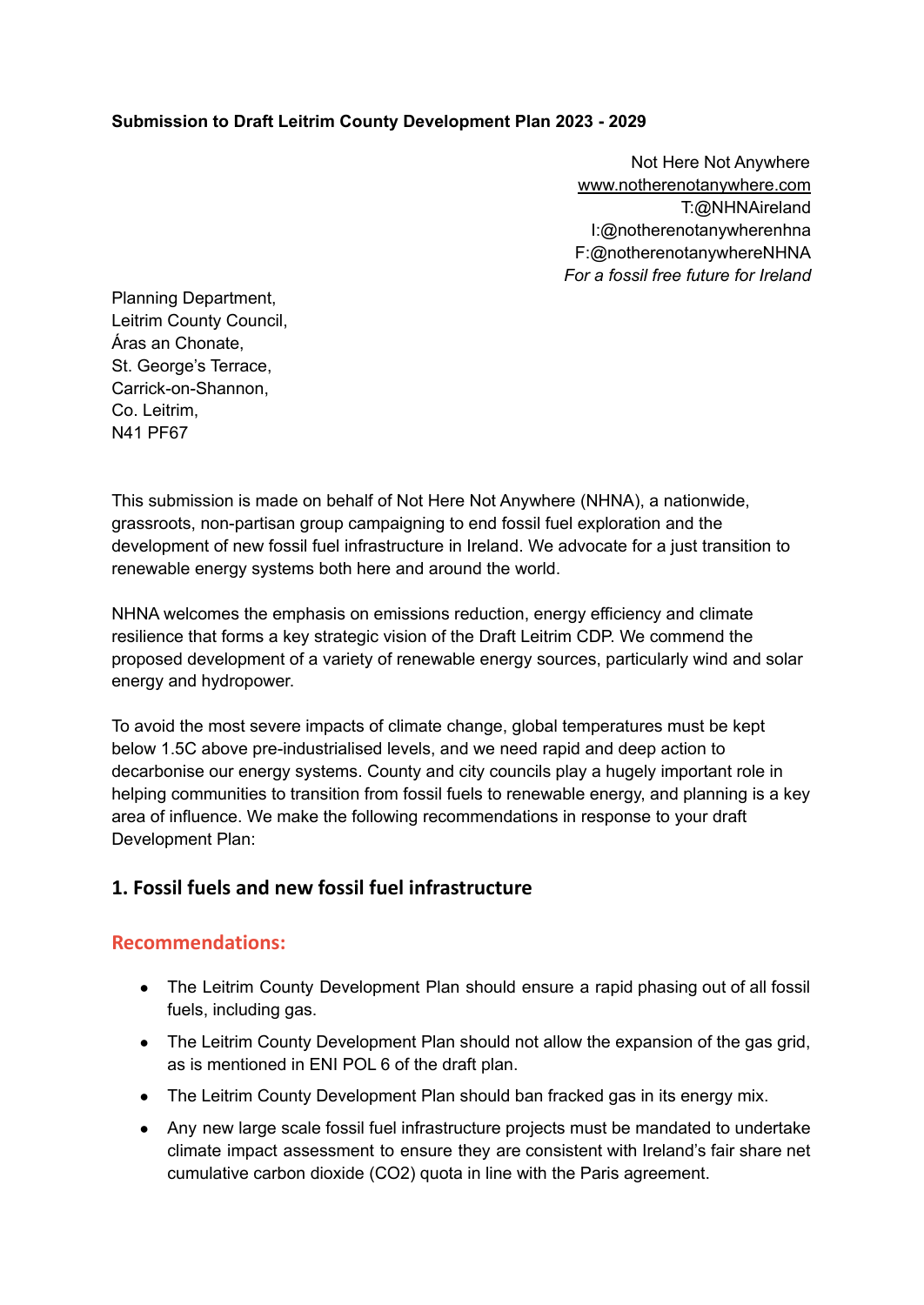#### **Impacts of Fossil Gas Projects**

If we are to keep global temperature rise below 1.5°C and avoid catastrophic climate change, fossil gas must be phased out of the energy mix in Europe by 2035 {i}, discrediting claims that gas is a "transition fuel" in the transition to a decarbonised economy {ii}{iii}. Research states that we can't develop any new fossil fuel infrastructure from 2019 onwards if we are to have a 64% chance of limiting temperature rise to less than 1.5°C  $\{iv\}$ . While NHNA acknowledges the urgent need to transition away from turf and peat (as stated in section 12.6.7 of the draft plan), we urge Leitrim County Council to avoid further expanding Ireland's gas grid.

During the fortnight of negotiations at the Conference of Parties (COP26) in Glasgow, November 21, Ireland became a core member of the international [Beyond](https://beyondoilandgasalliance.com/who-we-are/#:~:text=The%20Beyond%20Oil%20and%20Gas%20Alliance%20%28BOGA%29%20is,the%20managed%20phase-out%20of%20oil%20and%20gas%20production.) Oil and Gas Alliance [\(BOGA\).](https://beyondoilandgasalliance.com/who-we-are/#:~:text=The%20Beyond%20Oil%20and%20Gas%20Alliance%20%28BOGA%29%20is,the%20managed%20phase-out%20of%20oil%20and%20gas%20production.) This commitment included aligning our oil and gas production with the objectives of the Paris Agreement. In signing on to this international coalition, the government recognised that oil and natural gas demand need to decline by 75% and 55% respectively between 2020 and 2050 to achieve net zero, with nations of the global North pioneering this transition. In this light, we urge Leitrim County Council to reject the extension of the gas network into Leitrim.

COP26 also saw our government aligning with a global partnership to cut methane emissions by 30% by 2030. Methane is a potent greenhouse gas, with a Global Warming Potential 86 times that of C02 over a 20 year period. Natural gas is frequently portrayed as a 'clean alternative' to coal and oil, as burning it emits less CO2 than oil and coal. However, the significant amount of methane leaked in the production and transport of natural gas inherently contradicts these claims. We cannot justify accompanying the transition to renewable energy with further dependence on fossil gas.

Further, 69% of all gas produced in the US and imported to Europe as Liquefied Natural Gas (LNG) is sourced through hydraulic fracturing, or fracking {v}. New LNG exports will super-charge additional fracking, as 80% of the increased exports will come from new, i.e, fracked, wells {vi}. Recent investigation shows that this is 40% more damaging to the climate than coal {vii}. The lifespan of a project like LNG is at least 30 years which would increase our dependence on dirty fossil fuels and discourage the development of renewable energy projects {viii}.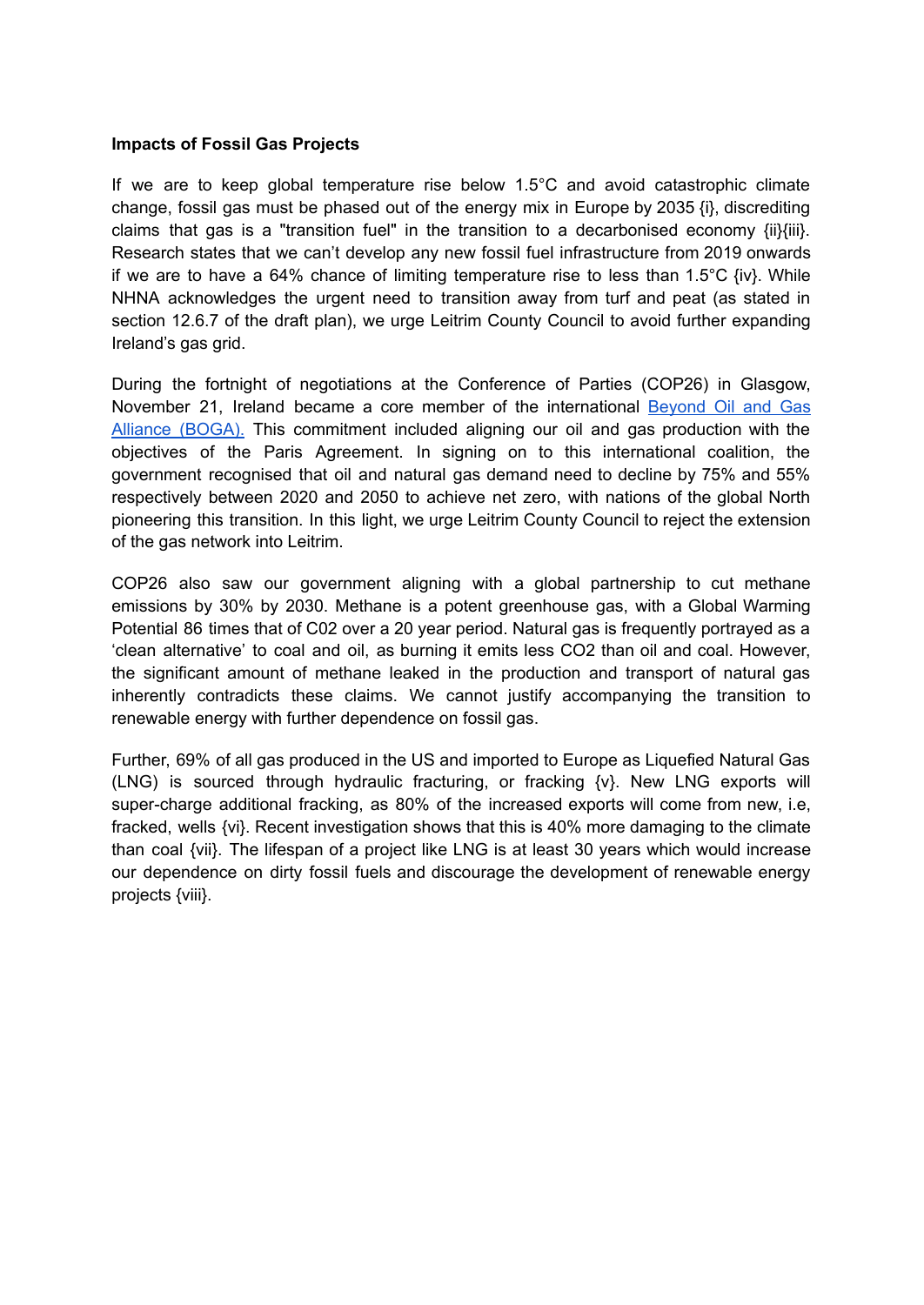## **2. Data Centres**

CARRICK OBJ 6 states the intention of the land use zoning envelope for the construction of a data centre or a centre of employment. Due to the substantial energy demand and climate implications of data centres (see below), we strongly recommend the council to consider the latter proposal for a centre of employment in Carrick-on-Shannon. However, in the instance that a data centre is chosen for development, we urge Leitrim County Council to incorporate the following recommendations:

## **Recommendations:**

- A national cap on the level of data centre demand that can be accommodated by the grid to 2030, while meeting our renewable energy and climate emissions targets consistent with our obligations under the Paris Agreement, must be set out in national policy.
- A new data centre in Leitrim must be powered entirely by onsite or new off site renewable energy.
- Existing centres should be required to transition rapidly to onsite or new off site renewables.
- Where technically possible, heat generated from a data centre should be utilised for district heating systems.

Eirgrid estimates that data centres could account for up to 27% of Ireland's electricity demand by 2028, and up to 50% of new electricity demand growth {ix}. The Irish Academy of Engineering predicts that data centre development will add at least 1.5 million tonnes to Ireland's carbon emissions by 2030, a 13% increase on current electricity sector emissions, and will require an investment in energy generation and storage of  $\epsilon$ 9 billion by 2027  $\{x\}$ .

For example, if Amazon's eight centre project in Mulhuddart, Dublin 15, is realised, by 2026 it would use c. 4.4% per cent of the State's entire energy capacity, the equivalent of Galway city, but employ only 30 people post-construction, largely in facility maintenance {xi}. The Apple data centre proposed for Athenry, Co. Galway, would have ultimately used "over 8% of the national capacity…,more than the daily entire usage of Dublin, and "would require 144 large diesel generators as back-up" {xii}.

The government has acknowledged that "data centres pose considerable challenges to the future planning and operation of Ireland's power system" {xviii}. These challenges include higher electricity costs for consumers {xiv}. The Danish Council on Climate Change recommended in April 2019 that the Danish government legally binds data centre owners and developers to contribute to the infrastructure required to supply the centres with renewable energy, such as wind and solar farms {xv}.

Currently, many companies claim to operate data centres powered by 100% renewable energy. However, the energy is largely sourced indirectly through Renewable Energy Certificates or Purchase Power Agreements {xvi}, which means that the energy is sourced from the grid, which in Ireland is 69% fossil fuel-powered {xvii}. If we continue to allow companies to virtually purchase clean energy where it is cheapest to create, while actually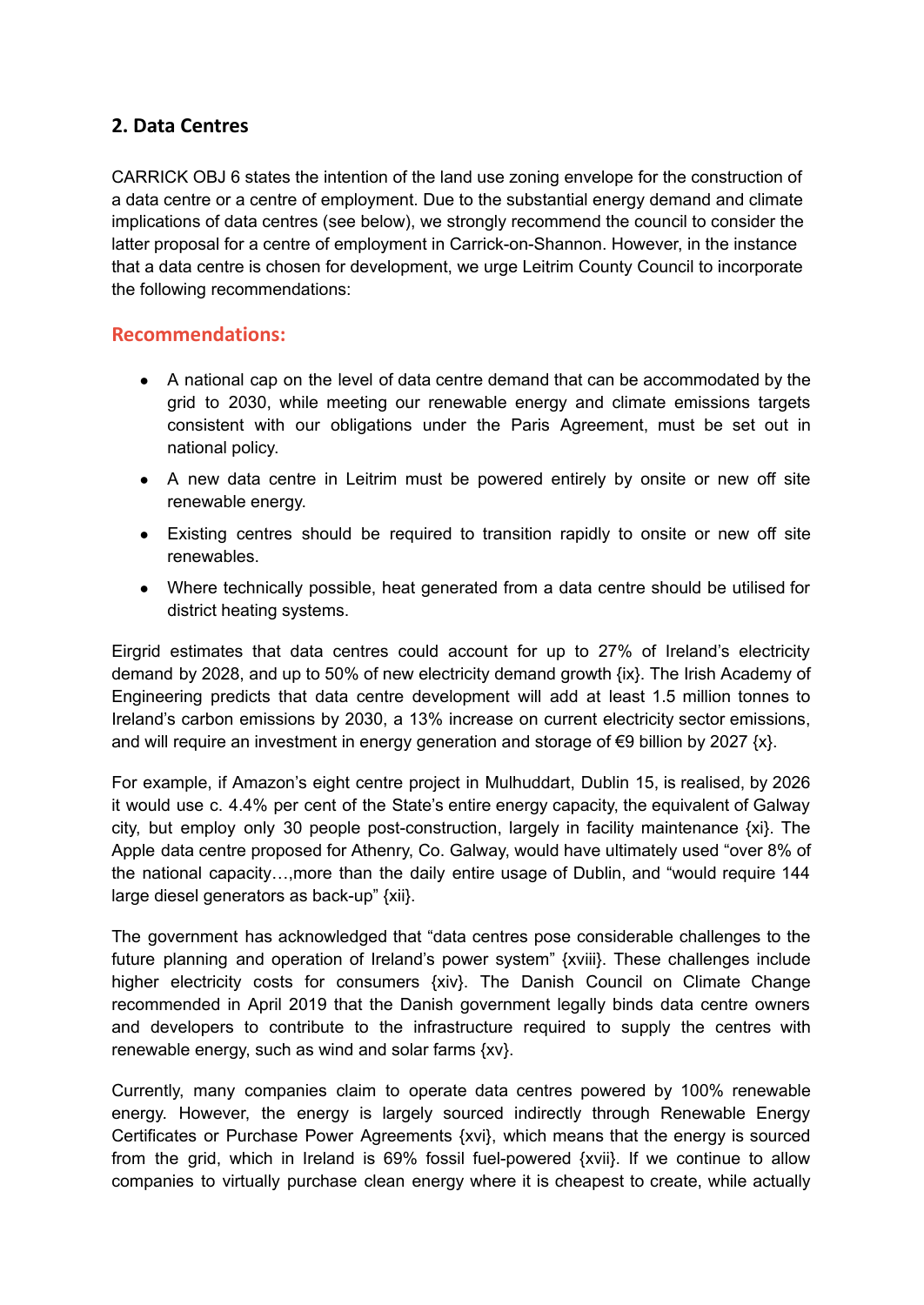using and increasing demand for dirty energy in Ireland, we allow them to profit while our real emissions continue to rise. It is crucial therefore that data centres are powered directly by onsite renewable energy generation such as rooftop solar farms or genuinely new offsite generation such as offshore wind or solar farms. Data Centres also generate large quantities of waste heat which could be utilised in district heating systems {xviii}.

To meet the greenhouse gas emissions targets set out in the Paris Agreement, and in the recently published Climate Action and Low Carbon Development Bill, it is paramount to examine the impact that energy supply of data centres will have on net emissions. Furthermore, it is crucial that every City and county council takes into consideration the cumulative impact of data centres' energy demand on a nationwide basis, as opposed to examining impact solely on a case-by-case basis.

# **3. Public Participation and People-led Policy**

We welcome in particular CA POL 5: to promote and encourage positive community and co‐operative led climate action initiatives and projects that seek to reduce emissions, improve energy efficiency, enhance 'Green Infrastructure' and encourage awareness on climate change issues.

To optimise the implementation of this policy, we make the following recommendations:

- Outside the development of this plan, the council should lead annual local climate dialogues which serve to inform communities about the ongoing transition to a low carbon society and seek their opinions, ideas and consent.
- The Climate Action and Environment office, or equivalent, within the council must be adequately resourced, publicised and staffed. These offices should work closely with local communities to improve education and access to information around environmental issues, proactively engage in consultations and participatory processes which allow local people to have a say in the energy transition in their area.
- Wherever practically possible, participatory processes should be designed in a participatory way, with input from representatives of all groups who are expected to take part.
- Special outreach efforts must be made to include disadvantaged or marginalised groups in participatory processes. Those running participatory processes should keep a detailed record of the participation of marginalised groups and of best practices that serve to increase this participation.
- Support and establish community energy projects throughout the lifetime of the county development plan.

Throughout the lifetime of this county development plan, Ireland's transition to a low carbon society is entering its most crucial decade. It's vital that it should be centred around providing people and communities with clean, affordable and reliable energy. The best way to do so is to ensure citizen participation at all levels and stages of the energy transition.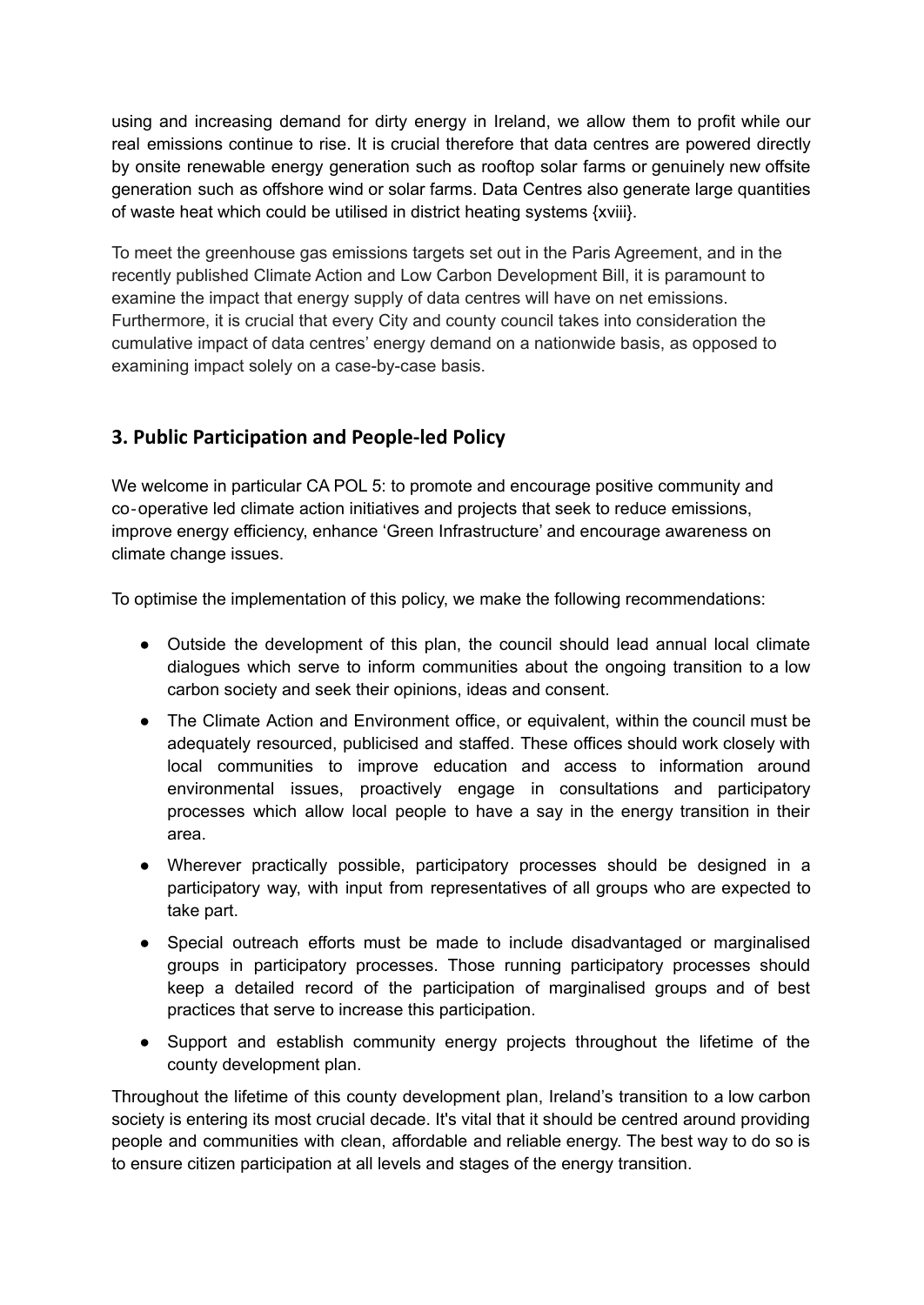There are many different ways in which people can participate in governance, ranging from informing to consultation to partnership to citizen control, whereby community members control the process {xiv}. While all of these methods of participation are useful and valid at different stages of policymaking, different forms of participation should be incorporated into major decisions (such as energy infrastructure projects) to create a thoroughly participative process; for example, informing and consulting at the stage of technical impact assessments. Ideally, there should be citizen participation in the design of the participatory process itself, for example through focus groups or workshops which feed directly into sub-national and national policymaking.

Community participation and ownership has proved important for public acceptance of the energy transition in countries where the transition is more advanced than in Ireland. For example, in Germany, 70% of the tax paid by wind turbine operators goes directly to the municipality where the turbines are based. In Denmark, taxes on energy go into funds to subsidise local initiatives for environmental improvement and community generation. Denmark also requires that local communities have a 20% share in onshore or near-shore wind turbines. Ownership measures like this are shown to increase community acceptance of energy transition infrastructure, and can take the form of individual shares in an energy project, community ownership of part of the infrastructure, or joint ventures between communities and developers {xv}. There are many renewable energy projects that, with the support of the Council, can be developed. Numerous renewable energy exemplar projects exist around Europe, such as the Edinburgh Community Solar Co-operative, which empowers the public to be part of the transition to a low carbon society {xvi}.

## **References**

Anderson, K and Broderick, J. (2017). "Natural Gas and Climate Change". Manchester:Tyndall Manchester. {i}

Hmiel, B., Petrenko, V.V., Dyonisius, M.N., Buizert, C., Smith, A.M., Place, P.F., Harth, C., Beaudette, R., Hua, Q., Yang, B. and Vimont, I., (2020). Preindustrial 14 CH 4 indicates greater anthropogenic fossil CH 4 emissions. *Nature*, *578*(7795), pp.409-412. {ii}

Borunda, A. (2021). *Natural gas is a much 'dirtier' energy source than we thought*. Science. [https://www.nationalgeographic.com/science/2020/02/super-potent-methane-in-atmosphere](https://www.nationalgeographic.com/science/2020/02/super-potent-methane-in-atmosphere-oil-gas-drilling-ice-cores/)[oil-gas-drilling-ice-cores/](https://www.nationalgeographic.com/science/2020/02/super-potent-methane-in-atmosphere-oil-gas-drilling-ice-cores/) {iii}

Smith, C. J., Forster, P. M., Allen, M., Fuglestvedt, J., Millar, R. J., Rogelj, J., & Zickfeld, K. (2019). Current fossil fuel infrastructure does not yet commit us to 1.5 C warming. *Nature communications*, *10*(1), 1-10. {iv}

U.S. Energy Information Administration. (2020). *Frequently Asked Questions (FAQs) - U.S. Energy Information Administration (EIA)*. Independent Statistics & Analysis – U.S. Energy Information Administration (EIA). <https://www.eia.gov/tools/faqs/faq.php?id=907&t=8> {v}

Food & Water Watch. (2019). *The Fracking Endgame – Locked Into Plastics, Pollution and Climate Chaos*.

[https://www.foodandwaterwatch.org/sites/default/files/rpt\\_1905\\_fracking-2019-web\\_2.pdf](https://www.foodandwaterwatch.org/sites/default/files/rpt_1905_fracking-2019-web_2.pdf) {vi}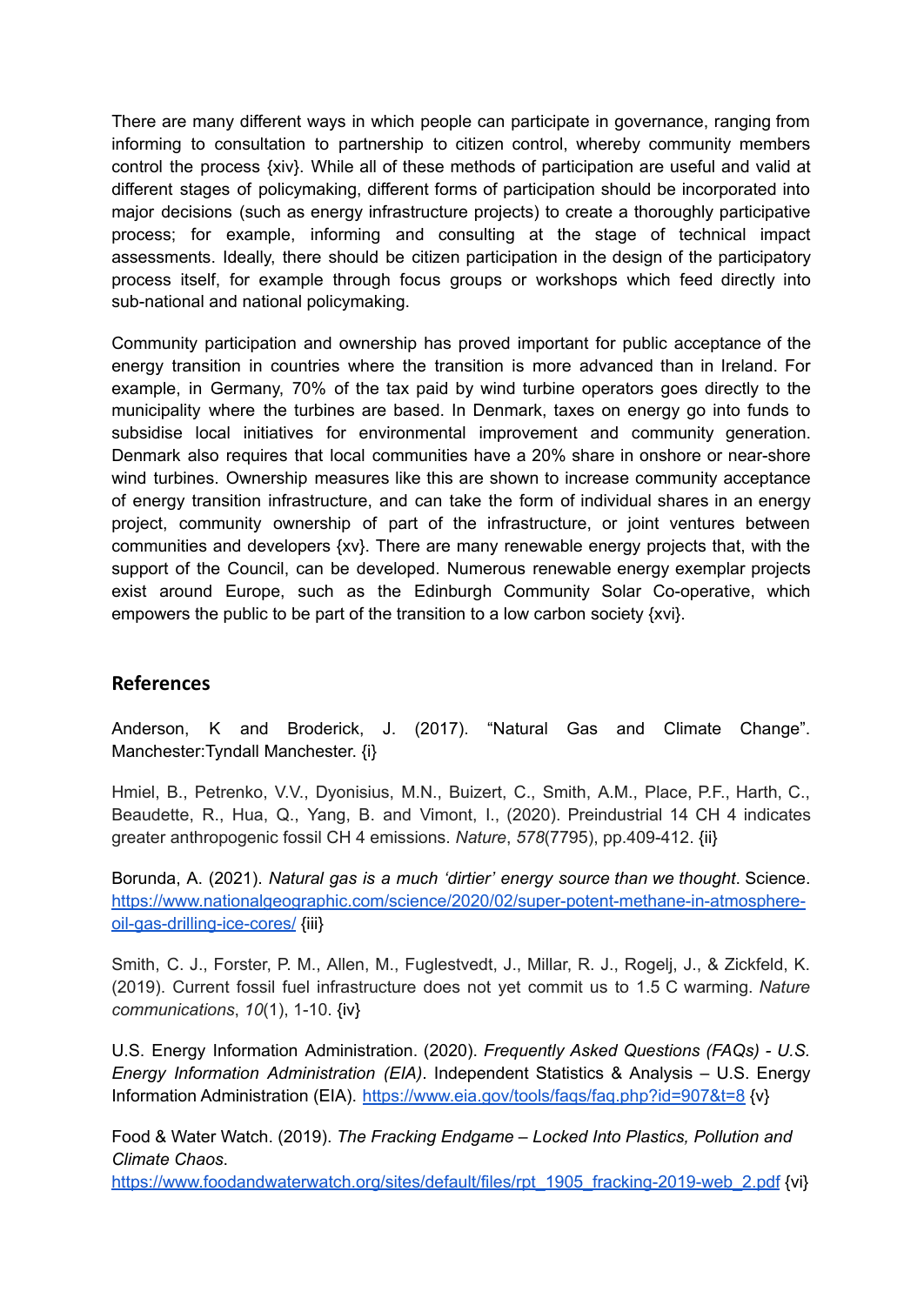Oireachtas. (2019). *Joint Committee on Climate Action debate - Wednesday, 9 Oct 2019*. Houses of the Oireachtas.

[https://www.oireachtas.ie/en/debates/debate/joint\\_committee\\_on\\_climate\\_action/2019-10-09](https://www.oireachtas.ie/en/debates/debate/joint_committee_on_climate_action/2019-10-09/2/) [/2/](https://www.oireachtas.ie/en/debates/debate/joint_committee_on_climate_action/2019-10-09/2/) [{vii}](https://www.oireachtas.ie/en/debates/debate/joint_committee_on_climate_action/2019-10-09/2/)

International Institute for Sustainable Development. (2017). *Zombie Energy: Climate benefits of ending subsidies to fossil fuel production*.

[https://www.iisd.org/sites/default/files/publications/zombie-energy-climate-benefits-ending-su](https://www.iisd.org/sites/default/files/publications/zombie-energy-climate-benefits-ending-subsidies-fossil-fuel-production.pdf) [bsidies-fossil-fuel-production.pdf](https://www.iisd.org/sites/default/files/publications/zombie-energy-climate-benefits-ending-subsidies-fossil-fuel-production.pdf) {viii}

Eirgrid. (2020). All Ireland Generation Capacity Statement. Dublin: Eirgrid. Available: [https://www.eirgridgroup.com/site-files/library/EirGrid/All-Island-Generation-Capacity-Statem](https://www.eirgridgroup.com/site-files/library/EirGrid/All-Island-Generation-Capacity-Statement-2020-2029.pdf) [ent-2020-2029.pdf](https://www.eirgridgroup.com/site-files/library/EirGrid/All-Island-Generation-Capacity-Statement-2020-2029.pdf) (Accessed 2021, May 16) [{ix}](https://www.oireachtas.ie/en/debates/debate/joint_committee_on_climate_action/2019-10-09/2/)

Irish Academy of Engineering. (2019). Electricity Sector Investment for Data Centres in Ireland. Available: <http://iae.ie/wp-content/uploads/2019/08/Data-Centres-July-2019.pdf> (Accessed 2019, September 22) {x}

Lillington, K. (2018). Net Results: Data centres need to power down their energy **requirements.** Available: [https://www.irishtimes.com/business/technology/net-results-data-centres-need-to-power-dow](https://www.irishtimes.com/business/technology/net-results-data-centres-need-to-power-down-theirenergy-requirements-1.3561745) [n-theirenergy-requirements-1.3561745](https://www.irishtimes.com/business/technology/net-results-data-centres-need-to-power-down-theirenergy-requirements-1.3561745) (Accessed 2019, September 22) {xi}

Climate Home News. (2017). 'Tsunami of data' could consume one fifth of global electricity by 2025. Available:

[https://www.theguardian.com/environment/2017/dec/11/tsunami-of-data-could-consume-fifth](https://www.theguardian.com/environment/2017/dec/11/tsunami-of-data-could-consume-fifthglobal-electricity-by-2025) [global-electricity-by-2025](https://www.theguardian.com/environment/2017/dec/11/tsunami-of-data-could-consume-fifthglobal-electricity-by-2025) (Accessed 2019, September 22) {xii}

Department of Business, Enterprise and Innovation. (2018). Government Statement on the Role of Data Centres in Ireland's Enterprise Strategy. Available: [https://enterprise.gov.ie/en/Publications/Publication-files/Government-Statement-Data-Centr](https://enterprise.gov.ie/en/Publications/Publication-files/Government-Statement-Data-Centres-Enterprise-Strategy.pdf) [es-Enterprise-Strategy.pdf](https://enterprise.gov.ie/en/Publications/Publication-files/Government-Statement-Data-Centres-Enterprise-Strategy.pdf) (Accessed 2019, September 22) {xiii}

Taylor, C. (2018). Data centre demand to lead to higher energy prices. Available: [https://www.irishtimes.com/business/energy-and-resources/data-centre-demand-to-lead-to-hi](https://www.irishtimes.com/business/energy-and-resources/data-centre-demand-to-lead-to-higher-energyprices-1.3581998) [gher-energyprices-1.3581998](https://www.irishtimes.com/business/energy-and-resources/data-centre-demand-to-lead-to-higher-energyprices-1.3581998) (Accessed 2019, September 22) {xiv}

*Tech told pay for wind farms*. (2020). Irish Examiner. <https://www.irishexaminer.com/business/arid-30917493.html> {xv}

Chernicoff, D. (2016). How data centers pay for renewable energy. Available: <https://www.datacenterdynamics.com/analysis/how-data-centers-pay-for-renewable-energy> (Accessed 2019, September 22) {xvi}

Sustainable Energy Authority of Ireland. (2019). Renewables. Available: [https://www.google.com/url?sa=t&rct=j&q=&esrc=s&source=web&cd=&ved=2ahUKEwi69MP](https://www.seai.ie/publications/Renewable-Energy-in-Ireland-2019.pdf) [ZiPTuAhUvThUIHXzMA9wQFjADegQIARAD&url=https%3A%2F%2Fwww.seai.ie%2Fpublic](https://www.seai.ie/publications/Renewable-Energy-in-Ireland-2019.pdf) [ations%2FRenewable-Energy-in-Ireland-2019.pdf&usg=AOvVaw0H1q38mxqi3ITr3FrjO8O8](https://www.seai.ie/publications/Renewable-Energy-in-Ireland-2019.pdf) (Accessed 2019, September 22) {xvii}